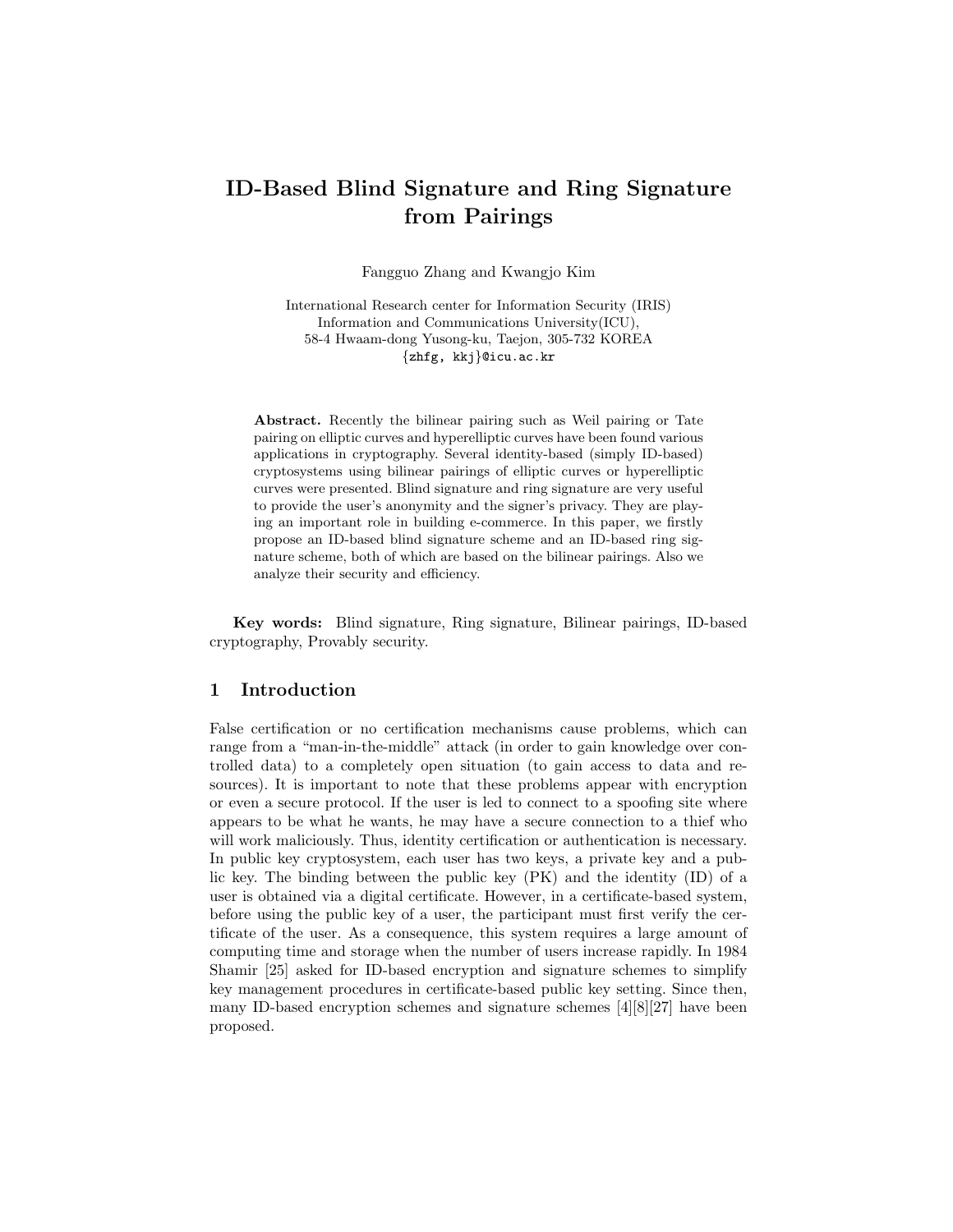The bilinear pairings, namely the Weil pairing and the Tate pairing of algebraic curves, are important tools for research on algebraic geometry. The early applications of the bilinear pairings in cryptography were used to evaluate the discrete logarithm problem. For example, the MOV attack [18] (using Weil pairing) and FR attack [9] (using Tate pairing) reduce the discrete logarithm problem on some elliptic curves or hyperelliptic curves to the discrete logarithm problem in a finite field. However, the bilinear pairings have been found various applications in cryptography recently  $[4][5][14][15][17][23]$ . More precisely, they can be used to construct ID-based cryptographic schemes. Many ID-based cryptographic schemes have been proposed using the bilinear pairings. Examples are Boneh-Franklin's ID-based encryption scheme [4], Smart's ID-based authentication key agreement protocol [26], and several ID-based signatures schemes  $[6][11][20][23]$ , *etc.* The ID-based public key setting can be an alternative for certificate-based public key setting, especially when efficient key management and moderate security are required. In public key setting, users' anonymity is protected by means of blind signature, while signers' anonymity by group or ring signature. This paper is focused on ID-based blind signature and ID-based ring signature schemes.

The concept of blind signatures was introduced by Chaum [7], which provides anonymity of users in applications such as electronic voting and electronic payment systems, etc. In contrast to regular signature schemes, a blind signature scheme is an interactive two-party protocol between a user and a signer. It allows the user to obtain a signature of a message in a way that the signer learns neither the message nor the resulting signature. Blind signature plays a central role in building anonymous electronic cash.

Several ID-based signature schemes based on pairings were developed recently. In this paper, we propose a blind version of ID-based signature schemes. ID-based blind signature is attractive since one's public key is simply his identity. For example, if a bank issues electronic cash with ID-based blind signature, users and shops do not need to fetch bank's public key from a database. They can verify the electronic cash issued this year only by the following information, Name of Country || Name of City || Name of Bank || this year.

The concept of ring signature was introduced by Rivest, Shamir and Tauman [22]. A ring signature is considered to be a simplified group signature which consists of only users without managers. It protects the anonymity of a signer since the verifier knows that the signature comes from a member of a ring, but doesn't know exactly who the signer is. There is also no way to revoke the anonymity of the signer. Ring signature can support ad hoc subset formation and in general does not require special setup. Rivest-Shamir-Tauman's ring signature scheme relies on general public-key setting.

After giving the formal definitions of ID-based blind signature and ring signature, we propose an ID-based blind signature scheme and an ID-based ring signature scheme using bilinear pairings, and analyze their security and efficiency.

Organization of the paper: The rest of the paper is organized as follows: DLP, DDHP, CDHP, GDHP, and bilinear pairing are introduced in Section 2.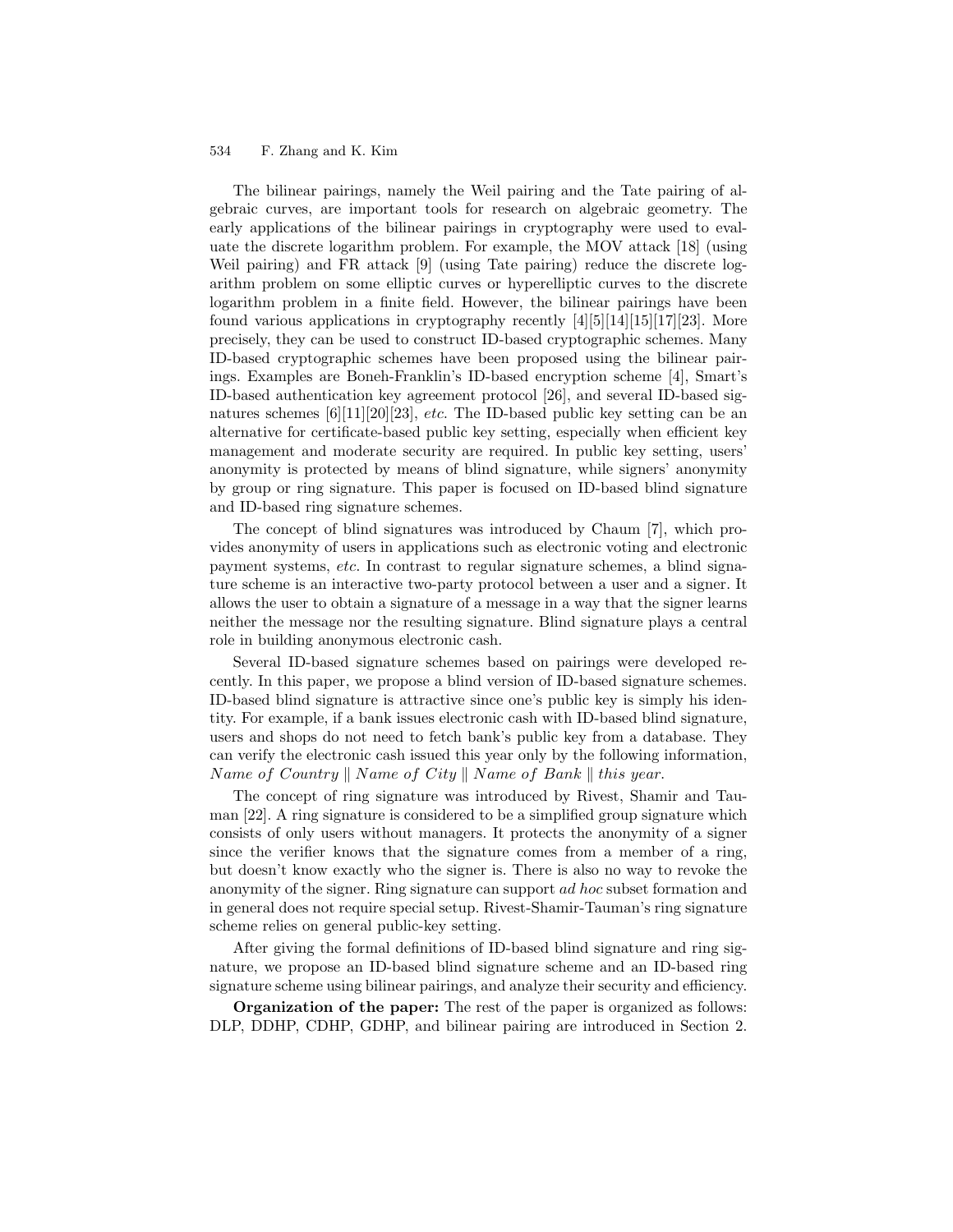We give the formal definition of an ID-based blind signature scheme and an IDbased ring signature in Section 3. Our main ID-based blind signature scheme is presented in Section 4. Section 5 gives a security proof of our ID-based blind signature scheme. In Sections 6 and 7, we present an ID-based ring signature scheme and analyze its security and performance, respectively. Section 8 summarizes this paper and gives open problems.

# 2 Basic Concepts on Bilinear Pairings

Let G be a cyclic group generated by  $P$ , whose order is a prime  $q$ , and  $V$  be a cyclic multiplicative group of the same order  $q$ . The discrete logarithm problems in both G and V are hard. Let  $e: G \times G \to V$  be a pairing which satisfies the following conditions:

- 1. Bilinear:  $e(P_1+P_2, Q) = e(P_1, Q)e(P_2, Q)$  and  $e(P, Q_1+Q_2) = e(P, Q_1)e(P, Q_2)$ , or  $e(aP, bQ) = e(P, Q)^{ab};$
- 2. Non-degenerate: There exists  $P \in G$  and  $Q \in G$  such that  $e(P,Q) \neq 1$ ;
- 3. Computability: There is an efficient algorithm to compute  $e(P,Q)$  for all  $P, Q \in G$ .

We note that the Weil and Tate pairings associated with supersingular elliptic curves or abelian varieties can be modified to create such bilinear maps.

Suppose that  $G$  is an additive group. Now we describe four mathematical problems.

- Discrete Logarithm Problem (DLP): Given two group elements  $P$  and Q, find an integer n, such that  $Q = nP$  whenever such an integer exists.
- Decision Diffie-Hellman Problem (DDHP): For  $a, b, c \in \mathbb{Z}_q^*$ , given  $P, aP, bP, cP$  decide whether  $c \equiv ab \mod q$ .
- Computational Diffie-Hellman Problem (CDHP): For  $a, b \in Z_q^*$ , given P, aP, bP, compute abP.
- Gap Diffie-Hellman Problem (GDHP): A class of problems where DDHP is easy while CDHP is hard.

We assume through this paper that CDHP and DLP are intractable, which means there is no polynomial time algorithm to solve CDHP or DLP with nonnegligible probability. When the DDHP is easy but the CDHP is hard on the group  $G$ , we call  $G$  a  $Gap$  Diffie-Hellman  $(GDH)$  group. Such groups can be found on supersingular elliptic curves or hyperelliptic curves over finite field, and the bilinear parings can be derived from the Weil or Tate pairing  $e : G \times G \to V$ . Our schemes of this paper can be built on any GDH group.

# 3 Model

In this section, we give the formal definitions of ID-based blind signature scheme and ID-based ring signature scheme.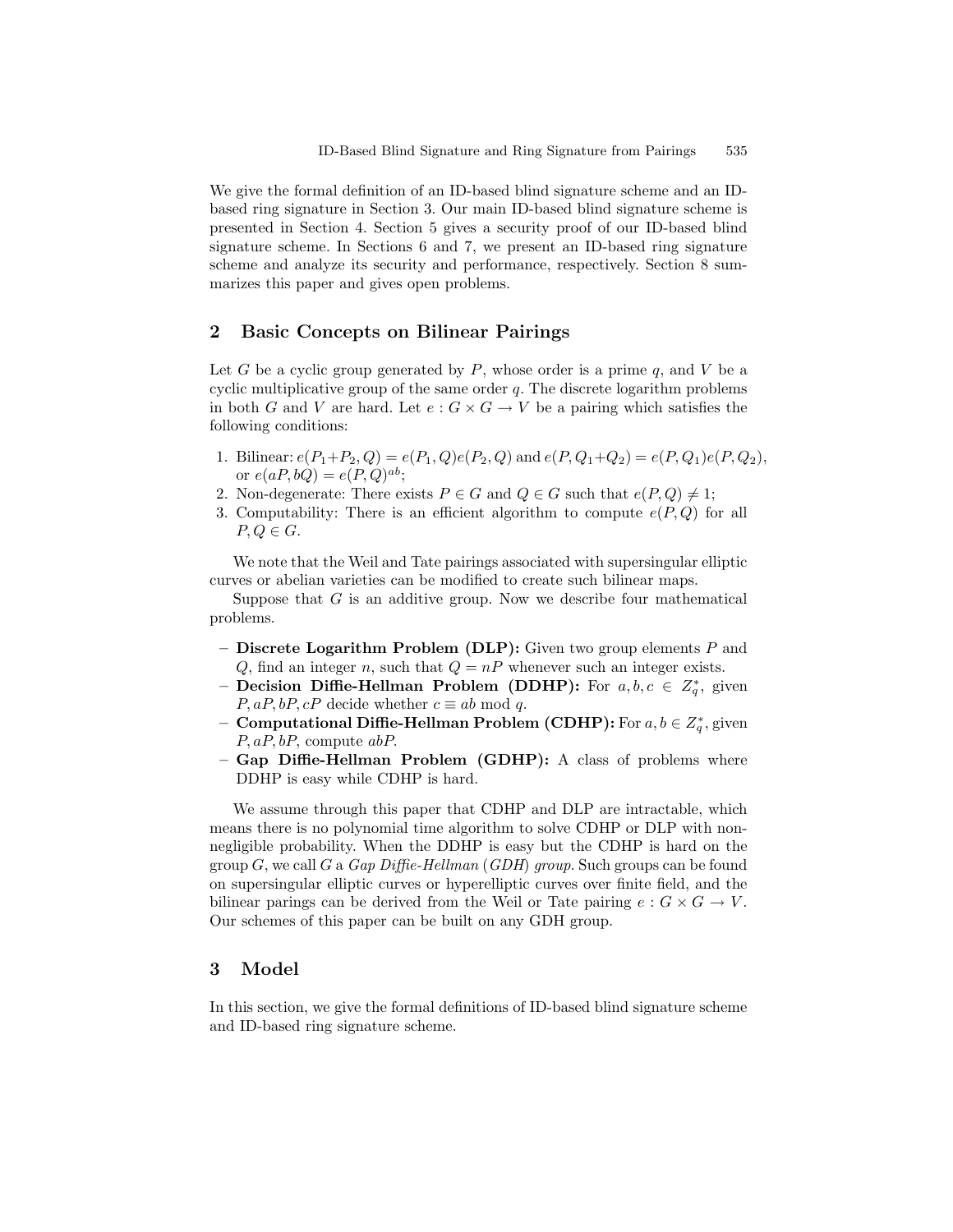An ID-based blind signature scheme is considered be the combination of a general blind signature scheme and an ID-based one, i.e., it is a blind signature, but its public key for verification is just the signer's identity.

Definition 1 (ID-Based Blind Digital Signature). An ID-based blind signature scheme (simply IDBSS) consists of six-tuple (Trust Authority (or TA), Setup, User, Extract, Signer, Verification), where

- 1. TA is a trustee which can issue a tamper-resistant equipment to transfer secret information to users. It executes two operations: System setup and User's private key generation.
- 2. Setup is a probabilistic polynomial algorithm that takes a security parameter  $k$ , and returns PARAMS (system parameters) and MASTER-KEY.
- 3. Extract is a probabilistic polynomial algorithm that takes as input  $PARAMS$ , MASTER-KEY and an arbitrary  $ID \in \{0,1\}^*$ , and returns a private key  $S_{ID}$ . Here ID is a signer's identity and works as the signer's public key.
- 4. Signer and User are a pair of probabilistic interactive Turing machines, where both machines have the following tapes: a read-only input tape, a writeonly output tape, a read/write working tape, a read-only random tape, and two communication tapes. Signer is given on its input tape  $(ID, S_{ID})$ . User is given on its input tape  $(ID, m)$ , where m is a message. The length of all input must be polynomial in  $k$ . Signer and User engage in the signature issuing protocol and stop in polynomial-time. At the end of this protocol, Signer outputs either completed or not-completed, and User outputs either fail or the signature  $\sigma(m)$  of the message m.
- 5. Verification is a probabilistic polynomial-time algorithm that takes  $(ID, m, \sigma(m))$ and outputs either accept or reject.

The security of an ID-based blind signature scheme consists of two requirements: the blindness property and the non-forgeability of additional signatures. We say the blind signature scheme is secure if it satisfies two requirements.

Like [2] and [16], we give a formal definition of the blindness of ID-based blind signature scheme.

**Definition 2 (Blindness).** Let  $A$  be the Signer or a probabilistic polynomialtime algorithm that controls the Signer. A is involved in the following game with two honest users, namely  $U_0$  and  $U_1$ .

- 1.  $(ID, S_{ID}) \leftarrow$  Extract(PARAMS, *ID*).
- 2.  $(m_0, m_1) \leftarrow \mathcal{A}(ID, S_{ID})$  (A produces two documents).
- 3. Select  $b \in_R \{0,1\}$  (i.e., b is a random bit which is kept secret from A). Put  $m_b$  and  $m_{1-b}$  to the read-only input tape of  $U_0$  and  $U_1$ , respectively.
- 4. A engages in the signature issuing protocol with  $U_0$  and  $U_1$  in arbitrary order.
- 5. If  $U_0$  and  $U_1$  output  $\sigma(m_b)$  and  $\sigma(m_{1-b})$ , respectively, on their private tapes, then give those outputs to A. Otherwise, give  $\perp$  to A.
- 6. A outputs a bit  $b' \in \{0, 1\}.$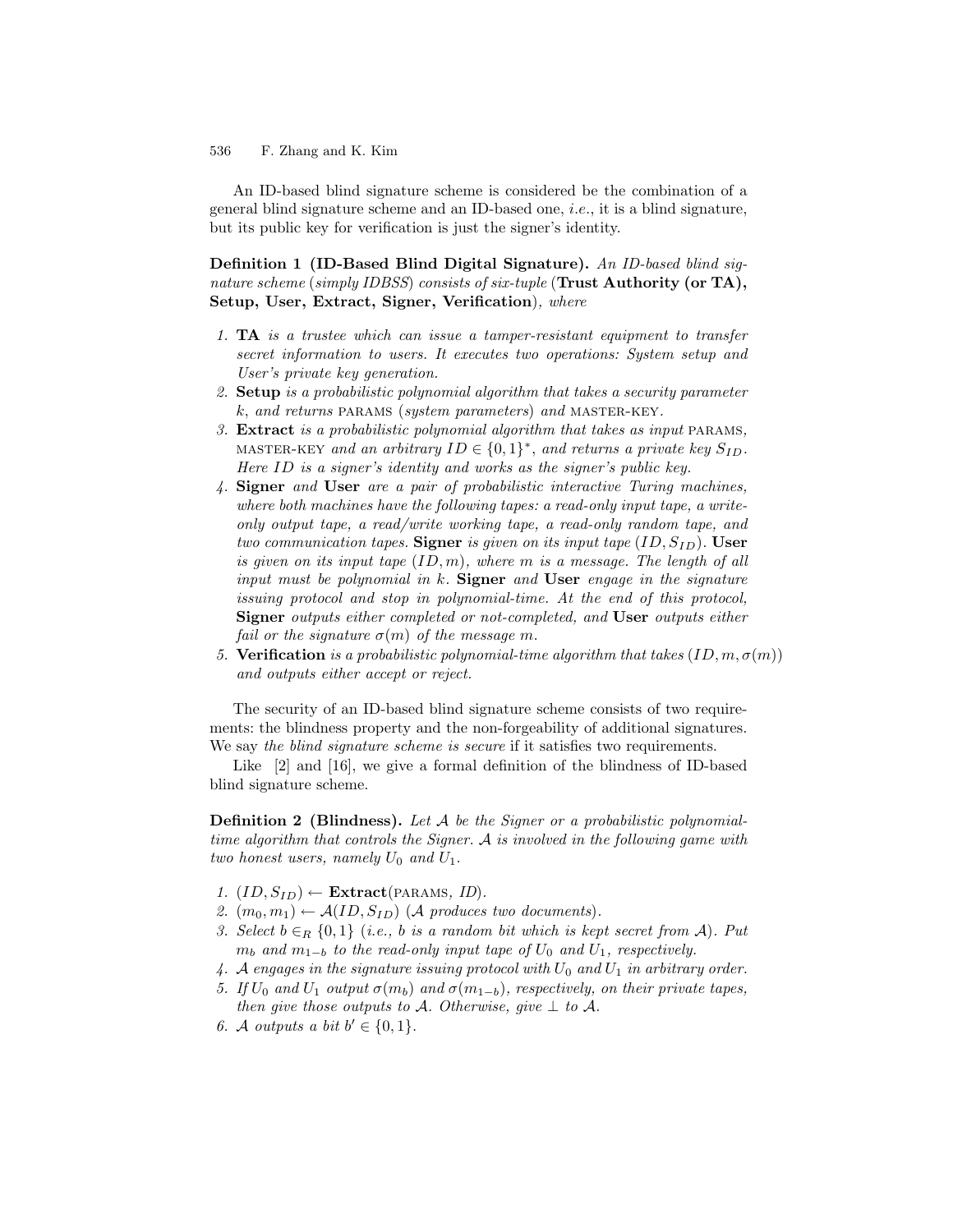If  $b' = b$ , A knows the message and its corresponding signature of each user. In this case, we say A wins.

An ID-based signature is blind if, for all probabilistic polynomial-time algorithm A, A wins in the following experiment with probability at most  $1/2+1/k<sup>c</sup>$ for sufficiently large k and some constant c. The probability is taken over the coin flips of Extract, two users,  $U_0$  and  $U_1$ , and  $A$ .

The ID-based ring signature can be viewed as the combination of a ring signature and an ID-based signature.

Definition 3 (ID-Based Ring Digital Signature). An ID-based ring signature scheme (simply IDRSS) consists of four-tuple, namely (Setup, Extract, Signing, Verification). Three parties are involved in the scheme: a Signer, a User and a TA (Like IDBSS, TA is a trustee, it executes two operations: System setup and User's private key generation).

- 1. Setup is a probabilistic polynomial algorithm, run by TA, that takes a security parameter k and returns PARAMS (system parameters) and MASTER-KEY.
- 2. Extract is a probabilistic polynomial algorithm, run by  $TA$ , that takes as input PARAMS, MASTER-KEY, and an arbitrary  $ID \in \{0,1\}^*$ . It returns a private key  $S_{ID}$ . Here ID is the signer's identity and used as the signer's public key.
- 3. Signing is a probabilistic polynomial algorithm that takes PARAMS, a private key  $S_{ID}$ , a list of identities, L, which includes ID corresponding to  $S_{ID}$ , and a message m. The algorithm outputs a signature  $\sigma(m)$  for m.
- 4. Verification is a probabilistic polynomial-time algorithm that takes  $(L, m, \sigma(m))$ and outputs either accept or reject.

We say an ID-based ring signature scheme is secure if it satisfies two requirements, namely, the unconditional ambiguity  $(i.e.,$  the adversary cannot tell the identity of the signer with a probability larger than  $1/r$ , where r is the cardinality of the ring, even assuming that he/she has unlimited computing resources) and the non-forgeability of additional signatures.

# 4 Our ID-Based Blind Signature Scheme

In this section, we present an ID-based blind signature scheme from the bilinear pairings. Our scheme is similar to Schnorr's blind signature scheme.

Let G be a GDH group of prime order q. The bilinear pairing is given as  $e: G \times G \rightarrow V$ .

### [Setup]

Let P be a generator of G. Choose a random number  $s \in Z_q^*$  and set  $P_{pub} = sP$ . Define two cryptographic hash functions  $H: \{0,1\}^* \to Z/q$  and  $H_1: \{0,1\}^* \to G$ . The system parameters are PARAMS= $\{G, q, P, P_{pub}, H, H_1\},$ and s be the MASTER-KEY of TA.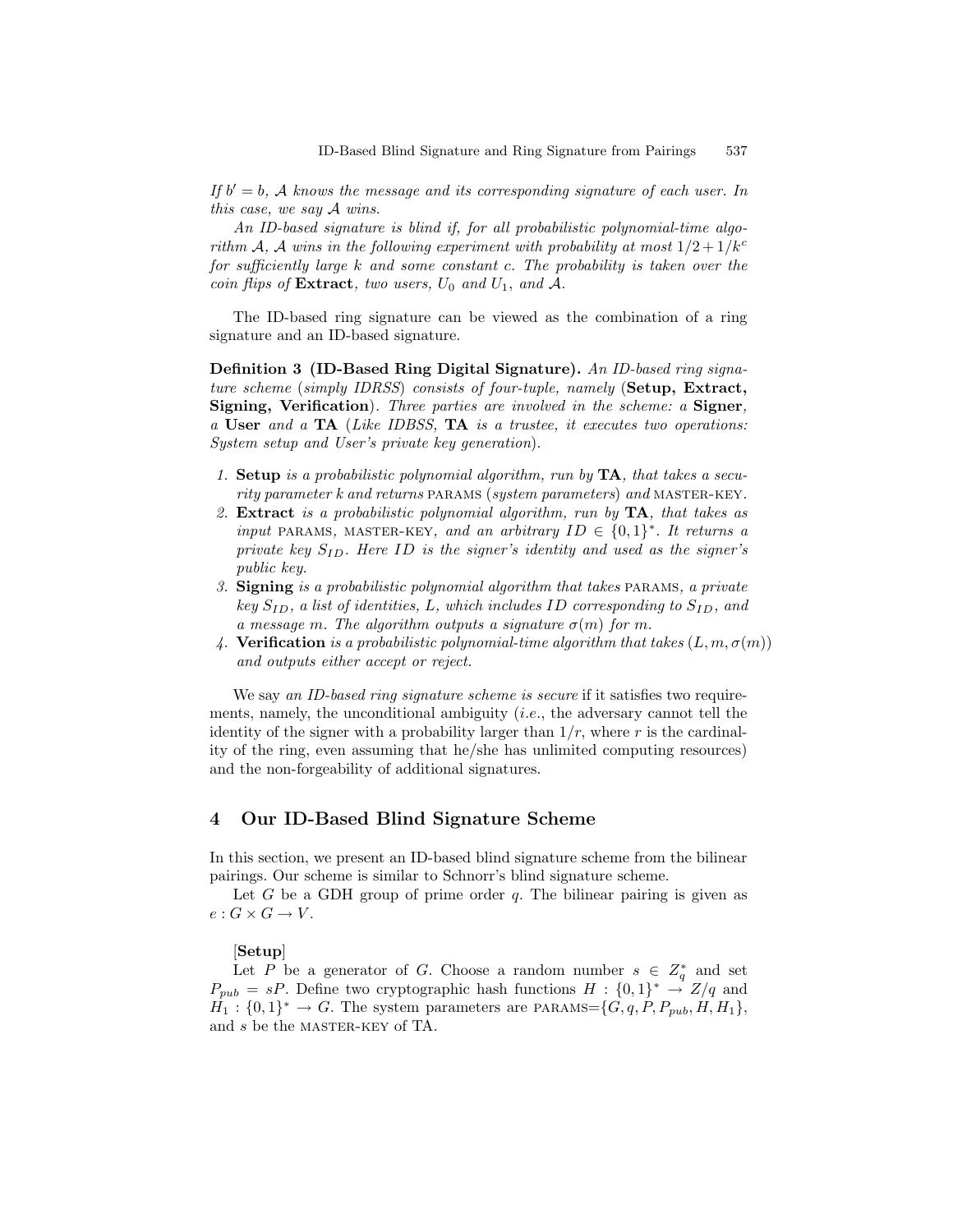#### $\vert$ Extract $\vert$

Given an identity ID, which implies the public key  $Q_{ID} = H_1(ID)$ , the algorithm returns the private key  $S_{ID} = sQ_{ID}$ .

The above two operations, [Setup] and [Extract] are carried out by TA. Note that TA can access to the sensitive private key  $S_{ID}$ . To avoid power abuse by TA, *n* trust authorities with  $(n, n)$ -threshold secret sharing scheme can be used to escrow the master-key, as suggested in [11].

### [Blind signature issuing protocol]

Suppose that m is the message to be signed. Let  $a \in_R$  denote the uniform random selection. The protocol is shown in Fig. 1.



Compute

 $S' = S + aP_{pub}$  $c' = c - b$ 

Fig. 1. The blind signature issuing protocol

- The signer randomly chooses a number  $r \in Z_q^*$ , computes  $R = rP$ , and sends  ${\cal R}$  to the user as a commitment.
- (Blinding) The user randomly chooses  $a, b \in Z_q^*$  as blinding factors. He computes  $c = H(m, e(bQ_{ID} + R + aP, P_{pub})) + b \pmod{q}$ , and sends c to the signer.
- (Signing) The signer sends back S, where  $S = cS_{ID} + rP_{pub}$ .
- (Unblinding) The user computes  $S' = S + aP_{pub}$  and  $c' = c b$ . He outputs  ${m, S', c'}$ .

Then  $(S', c')$  is the blind signature of the message m.

# [Verification:]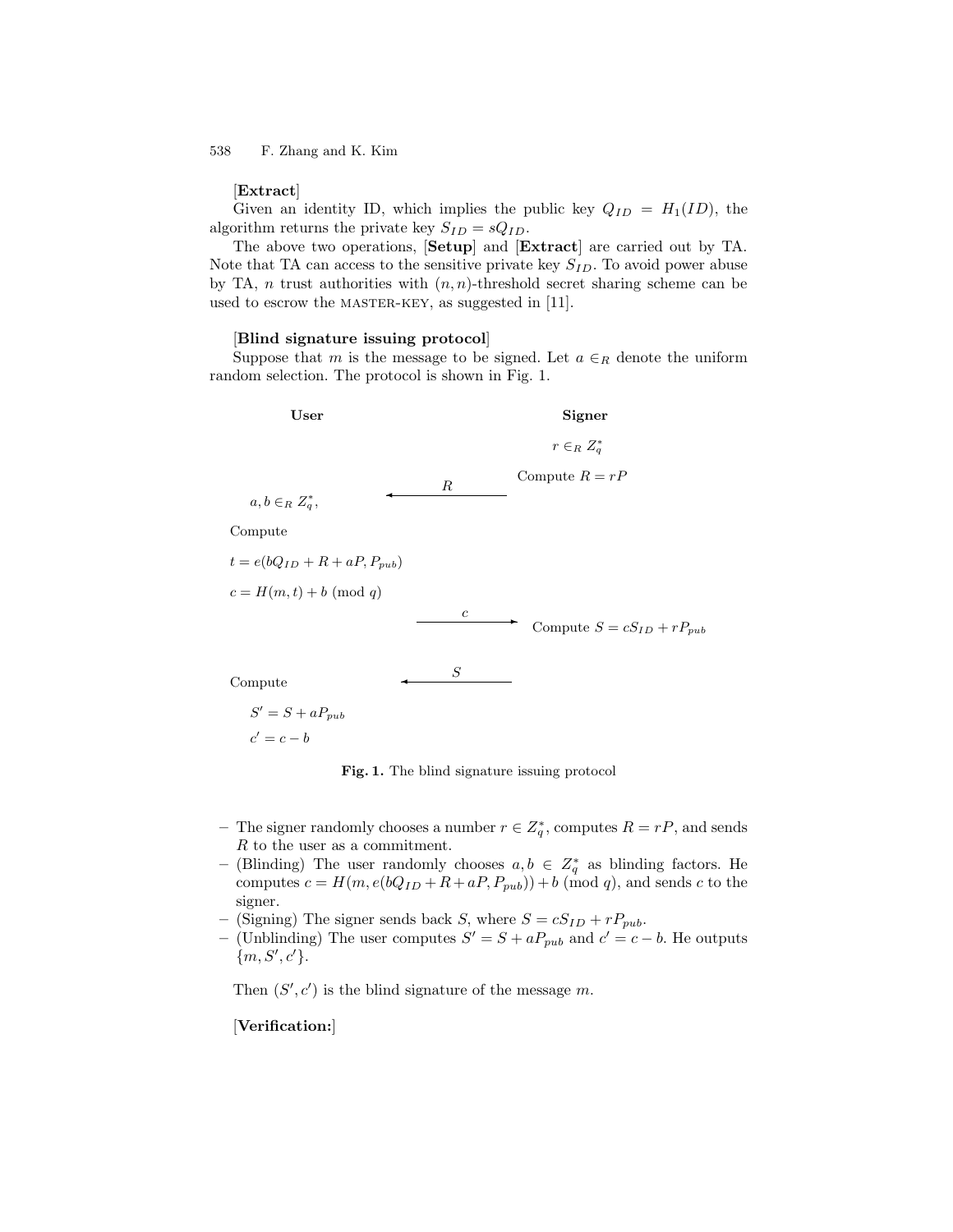Accept the signature if and only if

$$
c' = H(m, e(S', P)e(Q_{ID}, P_{pub})^{-c'}).
$$

To produce a blind signature, the Signer only requires to compute three scalar multiplications in  $G$ , while the User requires three scalar multiplications in G, one hash function evaluation and one bilinear pairing computation. The verification operation requires one hash function evaluation, two bilinear pairing computations and one exponentiation in  $V$ . One pairing computation can be saved, if a large number of verifications are to be performed for the same identity by precomputing  $e(Q_{ID}, P_{pub})$ . Our signature consists of an element in G and an element in  $V$ . In practice, the size of the element in  $G$  (elliptic curve group or hyperelliptic curve Jacobians) can be reduced by a factor of 2 with compression techniques in [12][13].

# 5 Analysis of the IDBSS

This section proves the security of our blind signature scheme assuming the intractability of CDHP and ideal randomness of hash functions  $H$  and  $H_1$ . For generic parallel attack, we assume the intractability of ROS-problem [24] *i.e.*, to find an Overdetermined, Solveable system of linear equations modulo  $q$  with Random inhomogenities.

### 5.1 Correctness

The verification of the signature is justified by the following equations:

$$
H(m, e(S', P)e(Q_{ID}, P_{pub})^{-c'})
$$
  
=  $H(m, e(S + aP_{pub}, P)e(Q_{ID}, P_{pub})^{-c'})$   
=  $H(m, e(cS_{ID} + rP_{pub} + aP_{pub}, P)e(Q_{ID}, P_{pub})^{-c'})$   
=  $H(m, e(cS_{ID}, P)e(rP_{pub} + aP_{pub}, P)e(Q_{ID}, P_{pub})^{-c'})$   
=  $H(m, e(S_{ID}, P)^{c}e((r + a)P_{pub}, P)e(Q_{ID}, P_{pub})^{-c'})$   
=  $H(m, e(Q_{ID}, P_{pub})^{c}e((r + a)P, P_{pub})e(Q_{ID}, P_{pub})^{-c'})$   
=  $H(m, e(Q_{ID}, P_{pub})^{c-c'}e(R + aP, P_{pub}))$   
=  $H(m, e(Q_{ID}, P_{pub})^{b}e(R + aP, P_{pub}))$   
=  $H(m, e(bQ_{ID} + R + aP, P_{pub}))$   
=  $H(m, t) = c - b = c'$ 

### 5.2 Security Proofs

On the blindness of our ID-based blind signature scheme, we can state the following theorem: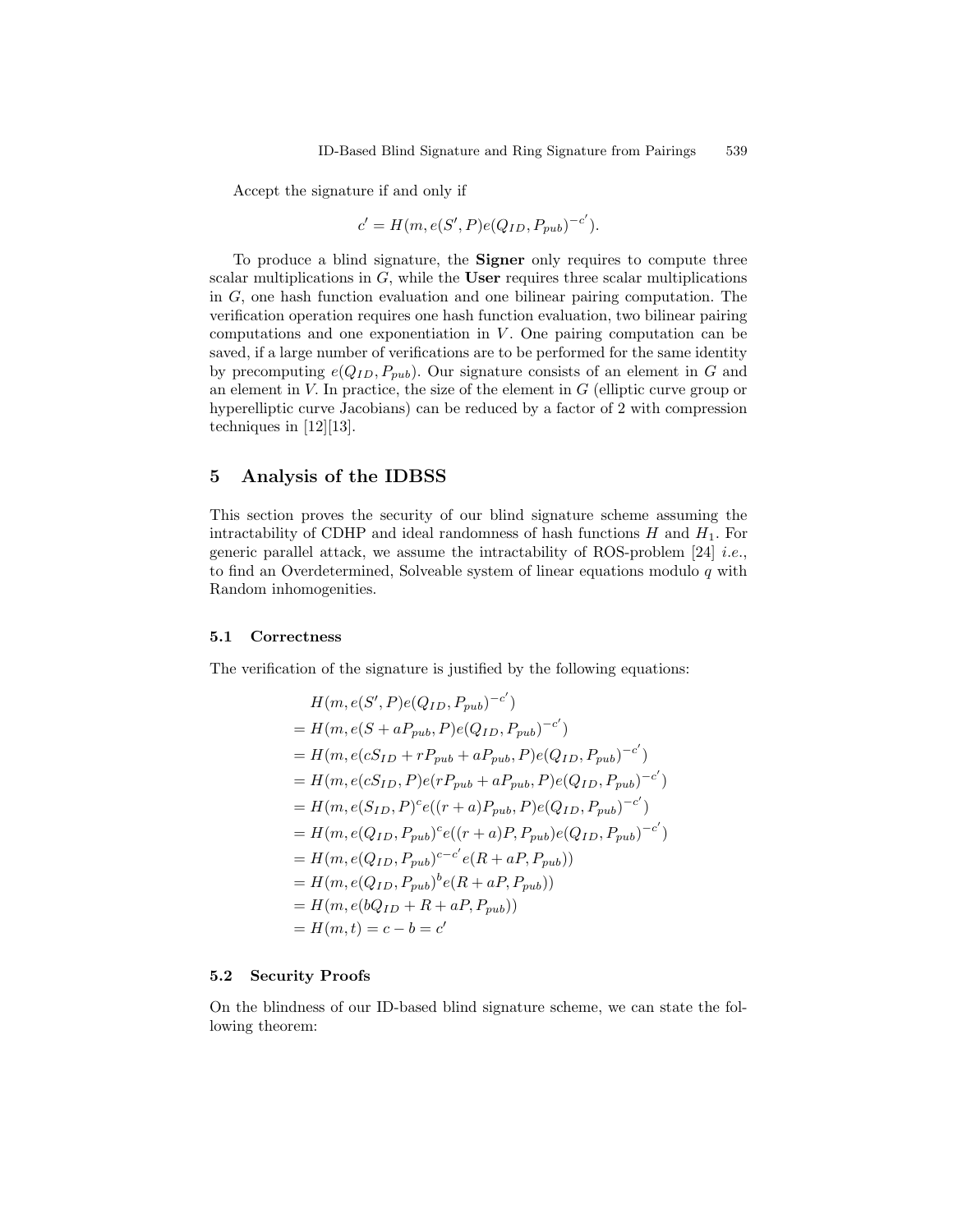#### Theorem 1. The proposed scheme is blind.

*Proof.* We consider the experiment in Definition 2. Let  $A$  be the **Signer** or a probabilistic polynomial-time algorithm that controls the Signer and has  $(ID, S_{ID})$  from **Extract**(params, ID).

If A gets  $\perp$ , it is easy to see that A wins the game with probability exactly the same as a random guessing of  $b$ , *i.e.*, with probability  $1/2$ .

Suppose that A gets  $\sigma(m_b)$  and  $\sigma(m_{1-b})$ , instead of  $\perp$ . For  $i = 0, 1$ , let  $R_i, c_i, S_i$  be the data exchanged during the signature issuing protocol, and  $(S'_0, c'_0)$ and  $(S'_1, c'_1)$  are given to A. Then it is sufficient to show that there exist two random factors  $(\alpha, b)$  that map  $R_i, c_i, S_i$  to  $S'_j, c'_j$  for each  $i, j \in \{0, 1\}$  (here  $\alpha \in G$ ). We can define  $\alpha := S'_j - S_i$ ,  $b := -c'_j - (-c_i)$ . As

$$
e(R_i, P_{pub}) = e(S_i - c_i S_{ID}, P) = e(S_i, P)e(-c_i Q_{ID}, P_{pub}),
$$

we have:

$$
c'_{j} = H(m, e(S'_{j}, P)e(Q_{ID}, P_{pub})^{-c'_{j}})
$$
  
=  $H(m, e(S_{i} + \alpha, P)e(Q_{ID}, P_{pub})^{b-c_{i}})$   
=  $H(m, e(c_{i}Q_{ID} + R_{i}, P_{pub})e(\alpha, P)e(Q_{ID}, P_{pub})^{b-c_{i}})$   
=  $H(m, e(R_{i}, P_{pub})e(\alpha, P)e(Q_{ID}, P_{pub})^{b})$ 

Thus the blinding factors always exist which lead to the same relation defined in the signature issuing protocol. Therefore, even an infinitely powerful  $\mathcal A$ succeeds in determining *b* with probability  $\frac{1}{2}$ .

Taking two cases into account, the probability that  $\mathcal A$  wins is  $\frac{1}{2}$ . Therefore, the proposed scheme is blind.  $\square$ 

Next, we discuss the non-forgeability of the proposed ID-based blind signature scheme. Let  $A$  be the adversary who controls User. We consider three cases.

### Case 1: Non-interaction with signer

If A successful produces a valid message-signature pairing  $(m, \sigma(m))$  with a non-negligible probability  $\eta$ , then we will show that using  $\mathcal{A}$ , we can construct a simulater  $M$  to solve the CDHP with the non-negligible probability  $\eta$ .

Let  $q_H$  be the maximum number of queries asked from A to H, it is limited by a polynomial in k. We assume that all queries are different. Let  $(G, V, q, e(,))$ ,  $P, P_{pub}, Q_{ID}$  be the problem that we want to solve: to find  $S_{ID} \in G$  from  $e(Q_{ID}, P_{pub}) = e(S_{ID}, P)$ . M simulates as follows:

- Select  $I \in_R \{1, \cdots, q_H\}.$
- Let A simulates H as follows: For i–th query to H, if  $i = I$ , then ask H for the answer. Otherwise, randomly select and output an element from  $Z_q$ .
- Randomly input a number  $r \in Z_q$ , send  $R = rP$  to A.
- $-$  A outputs a signature  $(m_I, S', c')$ .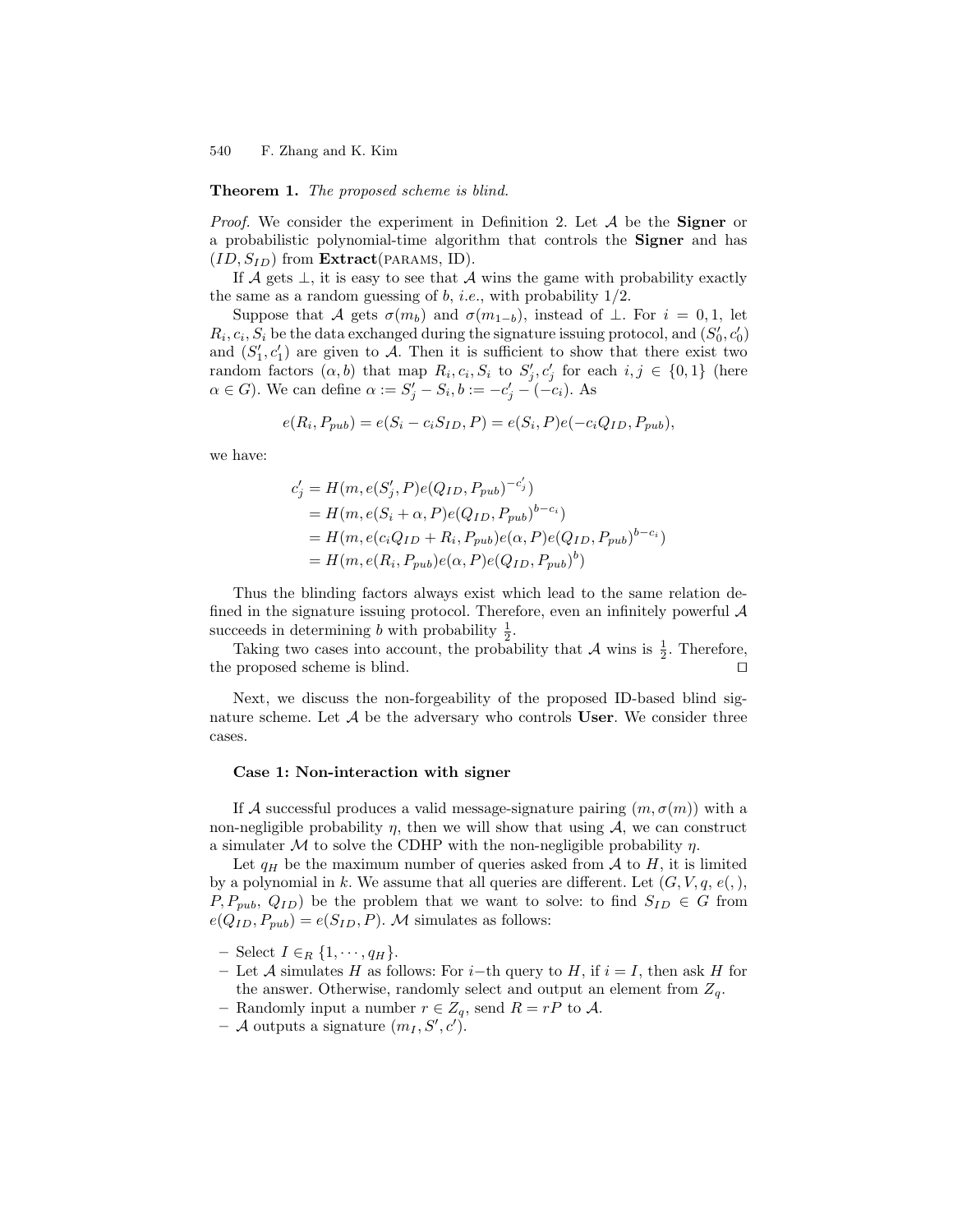We denote by  $\eta$  the success probability of  $\mathcal{M}$ , which is non-negligible.

Now we use M to get  $S_{ID}$  from  $e(Q_{ID}, P_{pub}) = e(S_{ID}, P)$ . We run M with a random tape (*i.e.*, with random input  $(a, b, r)$  and a random choice of H. M then outputs a valid signature  $(S'_1, c'_1)$  after trying  $1/\eta$  times. We rewind M with the same random tape and run it with a different choice of H. After at most  $2/\eta$ times, we can get another valid signature  $(S_2', c_2')$ . Then we have

$$
S_1' - S_2' = c_1'S_{ID} - c_2'S_{ID},
$$

Because  $c'_1$  and  $c'_2$  are different choices of H, *i.e.*,  $c'_1 \neq c'_2$ , we can get  $S_{ID}$  =  $((c'_1-c'_2)^{-1} \mod q) (S'_1-S'_2)$ . If  $P_{pub} = sP, Q_{ID} = H_1(ID) = tP$ , then  $S_{ID} = stP$ , i.e., we solved CDHP.

Since we assume that the CDHP is intractable, the success probability of the forgery in this case is negligible.

#### Case 2: Non-fixed ID forgery

We assume that **Extract** is a random oracle, and allow an adversary  $\mathcal A$  to query it.  $A$  executes the following experiment:

- 1.  $(ID, S_{ID}) \leftarrow \textbf{Extract}(\text{PARAMS}, \text{ID}).$
- 2. A queries Extract  $q_E$  ( $q_E > 0$ ) times with (PARAMS,  $ID_i \neq ID$ ) for  $i =$  $1, \dots, q_E$ . Extract returns to A the  $q_E$  corresponding secret key  $S_{ID_i}$ . We assume that  $q_E$  is limited by a polynomial in k.
- 3. A produces  $q_E$  signatures with the help of  $(ID_i, S_{ID_i}).$
- 4. A outputs a signature  $(m, \sigma(m))$ .

Since  $H$  and  $H_1$  are random oracles, both **Extract** and the blind signature issuing protocol between User and Signer generate random numbers with uniform distributions. This means that  $A$  learns nothing from query results. Case 2 can be reduced to Case 1, so we claim that, under the argument that all hash functions are random oracles and that the CDHP is intractable, the successful probability of the non-fixed ID attack on the proposed scheme is negligible.

# Case 3: Fixed ID generic parallel attack

In [24], Schnorr proposed a new attack, called *generic parallel attack*, on Schnorr's blind signature scheme. This attack also applies to our blind scheme. In the following, we prove that our scheme is secure against the generic parallel attack under the assumption of the intractability of the ROS-problem.

We first describe how A uses the generic parallel attack to forge  $l + 1$  valid ID-based blind signatures in our scheme. Let  $q_H$  be the maximum number of queries of  $H$  from  $A$ .

- 1. The signer sends commitments  $R_1 = r_1 P$ ,  $R_2 = r_2 P$ ,  $\cdots$ ,  $R_l = r_l P$ .
- 2. A selects randomly  $a_{k,1}, a_{k,2}, \dots, a_{k,l} \in Z_q$  and messages  $m_1, m_2, \dots, m_t$ . He computes  $f_k = e(\sum_{i=1}^l a_{k,i} R_i, P_{pub})$  and  $H(m_k, f_k)$  for  $k = 1, 2, \dots, t$ . Here  $t < q_H$ .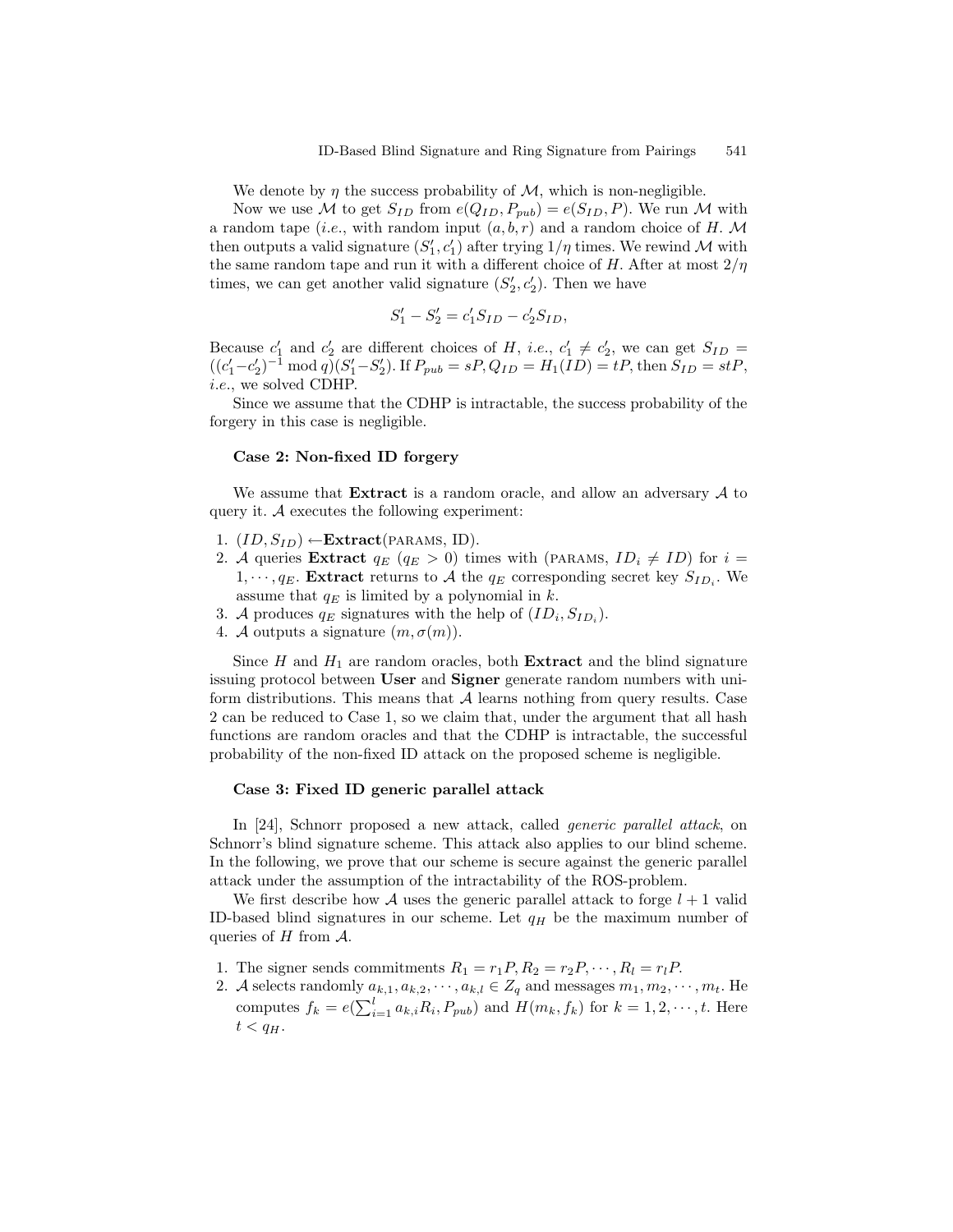3. A solves  $l + 1$  of t Eqs. (1) in the unknowns  $c_1, c_2, \dots, c_l$  over  $Z_q$ :

$$
H(m_k, f_k) = \sum_{j=1}^{l} a_{k,j} c_j \text{ for } k = 1, 2, \dots, t.
$$
 (1)

- 4. A sends the solutions  $c_1, c_2, \dots, c_l$  as challenge to the signer.
- 5. The signer sends back  $S_i = c_i S_{ID} + r_i P_{pub}$  for  $i = 1, 2, \dots, l$ .
- 6. For each solved Eq. (1),  $A$  gets a valid signature  $(m_k, S'_k, c'_k)$  by setting

$$
c'_{k} := \sum_{j=1}^{l} a_{k,j} c_j = H(m_k, f_k)
$$

and

$$
S'_k := \sum_{j=1}^l a_{k,j} S_j.
$$

7. A outputs  $l+1$  signatures  $(m_k, S'_k, c'_k)$  for  $k = 1, 2, \dots, l+1$ .

It is easy to see that the forged signature is valid. According to Eq. (1), we have:

$$
e(S'_k, P) e(Q_{ID}, P_{pub})^{-c'_k} = e\left(\sum_{j=1}^l a_{k,j} S_j, P\right) e(Q_{ID}, P_{pub})^{-c'_k}
$$
  
=  $e\left(\sum_{j=1}^l a_{k,j} (c_j S_{ID} + r_j P_{pub}), P\right) e(Q_{ID}, P_{pub})^{-c'_k}$   
=  $e(S_{ID}, P) \sum_{j=1}^l a_{k,j} c_j e\left(\sum_{j=1}^l a_{k,j} r_j P_{pub}, P\right) e(Q_{ID}, P_{pub})^{-c'_k}$   
=  $e\left(\sum_{j=1}^l a_{k,j} R_j, P_{pub}\right) = f_k$ 

and

$$
H(m_k, e(S'_k, P) e(Q_{ID}, P_{pub})^{-c'_k}) = c'_k
$$

The essence of the above attack is to solve the so-called ROS-problem, which is shown below.

ROS-problem[24]: Find an overdetermined, solveable system of linear equations modulo  $q$  with random inhomogenities. More precisely, given an oracle random function  $F: Z_q^l \to Z_q$ , find coefficients  $a_{k,i} \in Z_q$  and a solvable system of  $l + 1$  distinct equations of Eq. (2) in the unknowns  $c_1, c_2, \dots, c_l$  over  $Z_q$ :

$$
a_{k,1}c_1 + \dots + a_{k,l}c_l = F(a_{k,1}, \dots, a_{k,l}) \quad \text{for} \quad k = 1, 2, \dots, t. \tag{2}
$$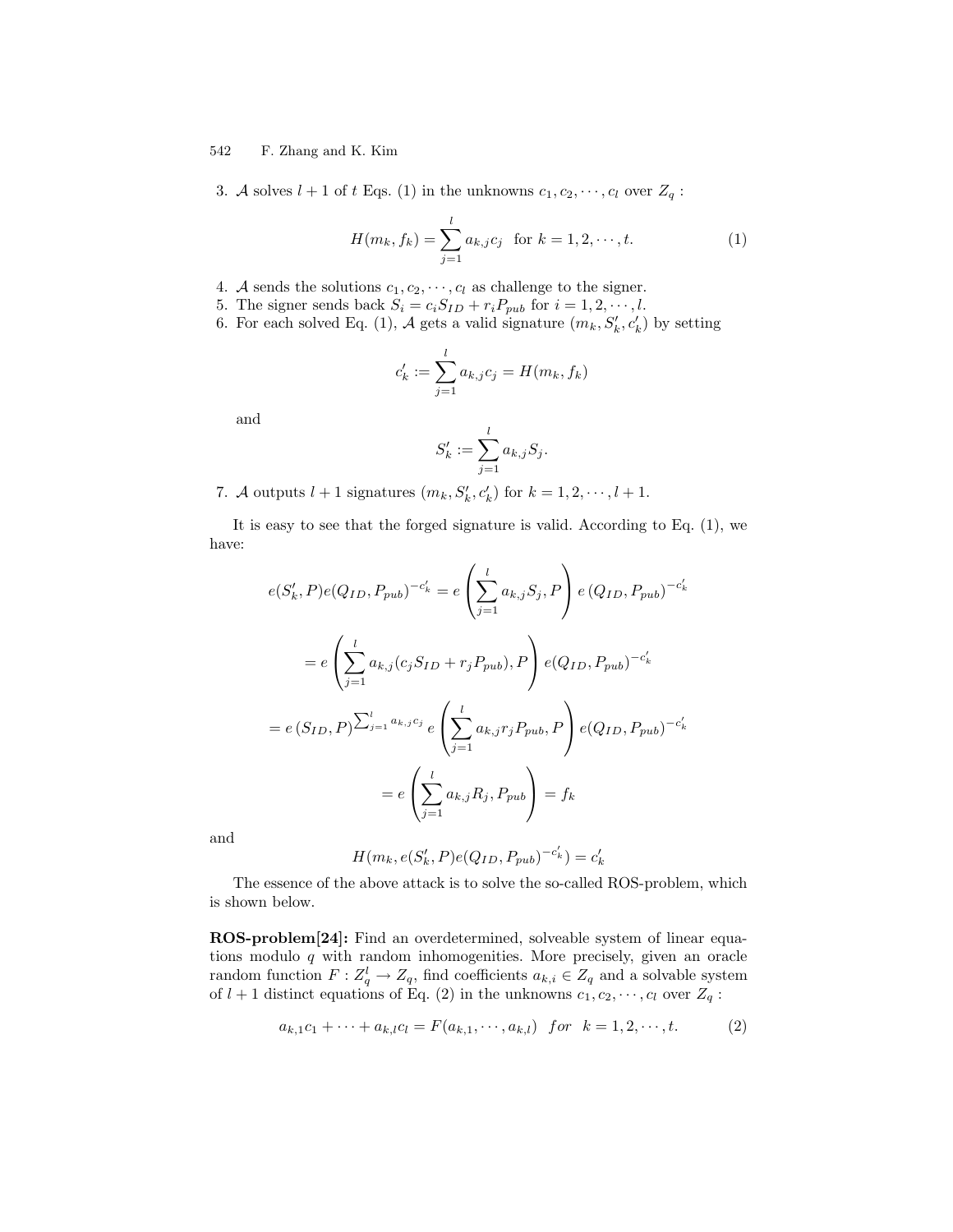The security against the *generic parallel attack* to our ID-based blind signature scheme depends on the difficulty of ROS-problem. As Schnorr states that the intractability of the ROS-problem is "a palausible but novel complexity assumption". At Crypto2002, D. Wagner [28] claimed that he can break ROS-problem with subexponential time. To be resistant against this new attack,  $q$  may need to be at least 1600 bits long.

Remark: The most powerful attack on blind signature is the one-more signature forgery introduced by Pointcheval and Stern in [21]. They suggested two kinds of attacks: the sequential attack and the parallel attack. But at the moment we believe that their method can't be applied to our scheme, since multiple key components involve their blind signature scheme, while only one single private key is engaged in our scheme. Schnorr [24] proved that the security against the one-more signature forgery of his blind signature scheme depends on the difficulty of ROS-problem. However, our ID-based blind signature scheme seems difficult to prove that the security against the sequential one-more signature forgery depends on the difficulty of ROS-problem. We remain an open problem to find a formal proof against the sequential one-more signature forgery on our scheme.

# 6 Our ID-Based Ring Signature Scheme

The concept of ring signature has recently been formalized by Rivest et al. in [22]. A ring signature allows a member of an ad hoc collection of users U to prove that a message is authenticated by a member U. It is very useful in anonymity protection. Naor [19] combined the deniable authentication and Rivest et al.'s ring signature and proposed Deniable Ring Authentication.

The first ring signature scheme is based on RSA cryptosystem and the general certificate-based public key setting. The first ring signature scheme based on DLP was proposed by M. Abe, M. Ohkubo, and K. Suzuki in [1] recently, and their scheme is based on the general certificate-based public key setting too. In this section, we present an ID-based ring signature scheme using pairings.

Let G be a GDH group of prime order q. The bilinear pairing is  $e: G \times G \to V$ .

### [Setup]

The system setup is the same as IDBSS. The system parameters PARAMS=  $\{G, q, P, P_{pub}, H, H_1\}$ . The master key of TA is s.

### [Extract]

Given an identity ID, the algorithm outputs  $S_{ID} = sH_1(ID)$  as the private key associated with ID. The public key is given by  $Q_{ID} = H_1(ID)$ .

Let  $ID_i$  be a user's identity, and  $S_{ID_i}$  be the private key associated with ID<sub>i</sub> for  $i = 1, 2, \dots, n$ . Let  $L = \{ID_i\}$  be the set of identities. The real signer's identity  $ID_k$  is listed in  $L$ .

[Signing]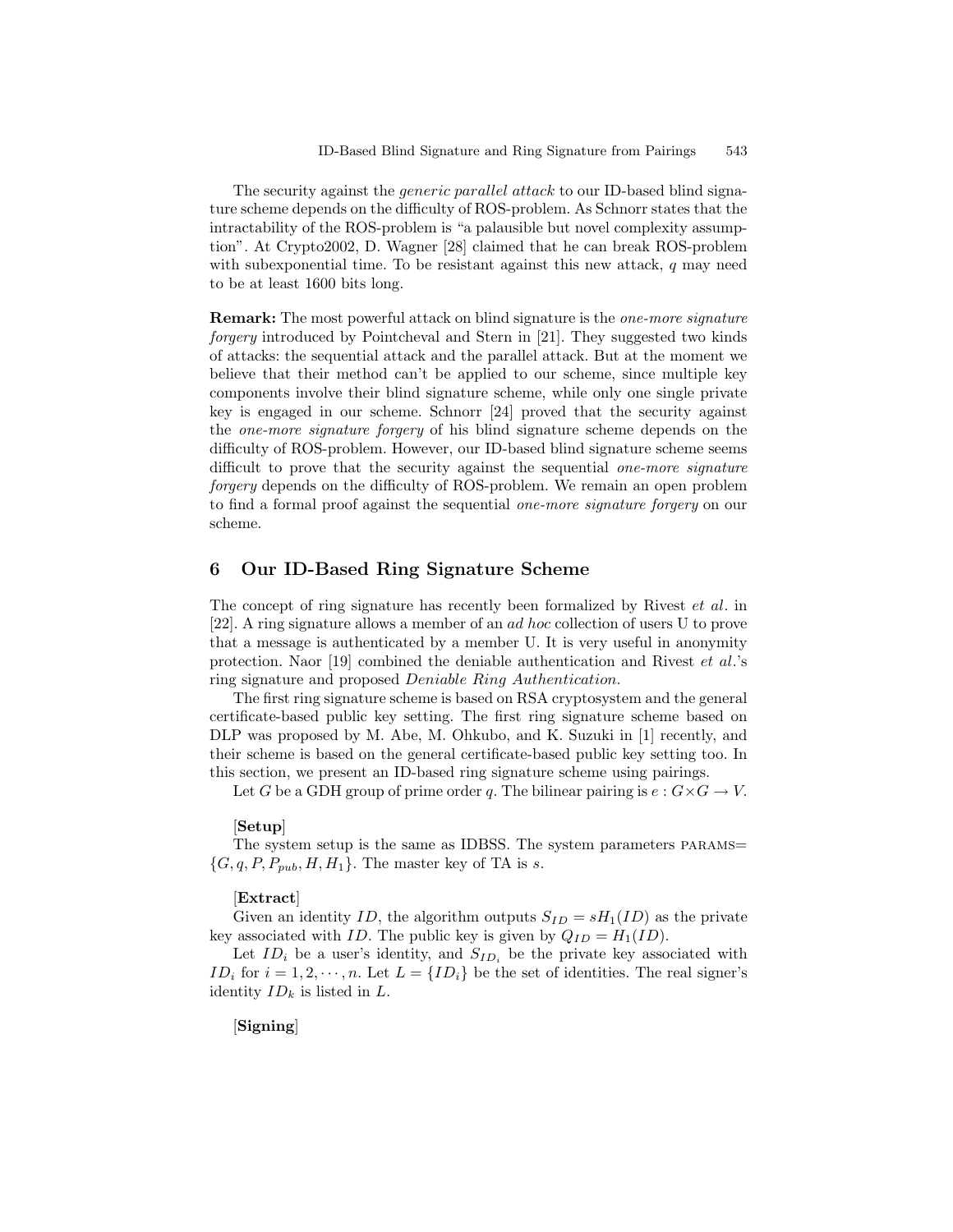- 544 F. Zhang and K. Kim
- (Initialization): Choose randomly an element  $A \in G$ , compute  $c_{k+1} = H(L \parallel$  $m \parallel e(A, P)$ ).
- (Generate forward ring sequence): For  $i = k + 1, \dots, n 1, 0, 1, \dots, k 1$ (*i.e.*, the value of i all modulo n), choose randomly  $T_i \in G$  and compute  $c_{i+1} = H(L \parallel m \parallel e(T_i, P)e(c_iH_1(ID_i), P_{pub})).$
- (Forming the ring): Compute  $T_k = A c_k S_{ID_k}$ .
- (Output the ring signature): Select 0 (*i.e.*, *n*) as the glue value, the resulting signature for m and L is the  $(n + 1)$ -tuple:  $(c_0, T_0, T_1, \dots, T_{n-1})$ .

### [Verification]

Given  $(c_0, T_0, T_1, \dots, T_{n-1}), m$ , and L, compute

$$
c_{i+1} = H(L \parallel m \parallel e(T_i, P)e(c_i H_1(ID_i), P_{pub})) \text{ for } i = 0, 1, \cdots, n-1.
$$

Accept if  $c_n = c_0$ , and reject otherwise.

# 7 Analysis of the IDRSS

# 7.1 Correctness

From the procedure of ring signature generation, we have:

$$
c_{k+1} = H(L \parallel m \parallel e(A, P))
$$
  
\n
$$
c_{k+2} = H(L \parallel m \parallel e(T_{k+1}, P)e(c_{k+1}H_1(ID_{k+1}), P_{pub}))
$$
  
\n
$$
\vdots
$$
  
\n
$$
c_n = H(L \parallel m \parallel e(T_{n-1}, P)e(c_{n-1}H_1(ID_{n-1}), P_{pub}))
$$
  
\n
$$
= c_0
$$
  
\n
$$
c_1 = H(L \parallel m \parallel e(T_0, P)e(c_0H_1(ID_0), P_{pub}))
$$
  
\n
$$
c_2 = H(L \parallel m \parallel e(T_1, P)e(c_1H_1(ID_1), P_{pub}))
$$
  
\n
$$
\vdots
$$
  
\n
$$
c_k = H(L \parallel m \parallel e(T_{k-1}, P)e(c_{k-1}H_1(ID_{k-1}), P_{pub}))
$$

Since  $T_k = A - c_k S_{ID_k}$ , in the procedure of ring signature verification, we have:

$$
c_{k+1} = H(L \parallel m \parallel e(T_k, P)e(c_k H_1(ID_i), P_{pub}))
$$
  
=  $H(L \parallel m \parallel e(A - c_k S_{ID_k}, P)e(c_k H_1(ID_i), P_{pub}))$   
=  $H(L \parallel m \parallel e(A, P)e(-c_k S_{ID_k}, P)e(c_k H_1(ID_i), P_{pub}))$   
=  $H(L \parallel m \parallel e(A, P)e(-c_k H_1(ID_i) + c_k H_1(ID_i), P_{pub}))$   
=  $H(L \parallel m \parallel e(A, P))$ 

The sequence  $\{c_i\}$   $(i = 0, 1, \dots, n-1)$  in the ring signature verification procedure is the same as the ring signature generation procedure, so we have  $c_n = c_0$ .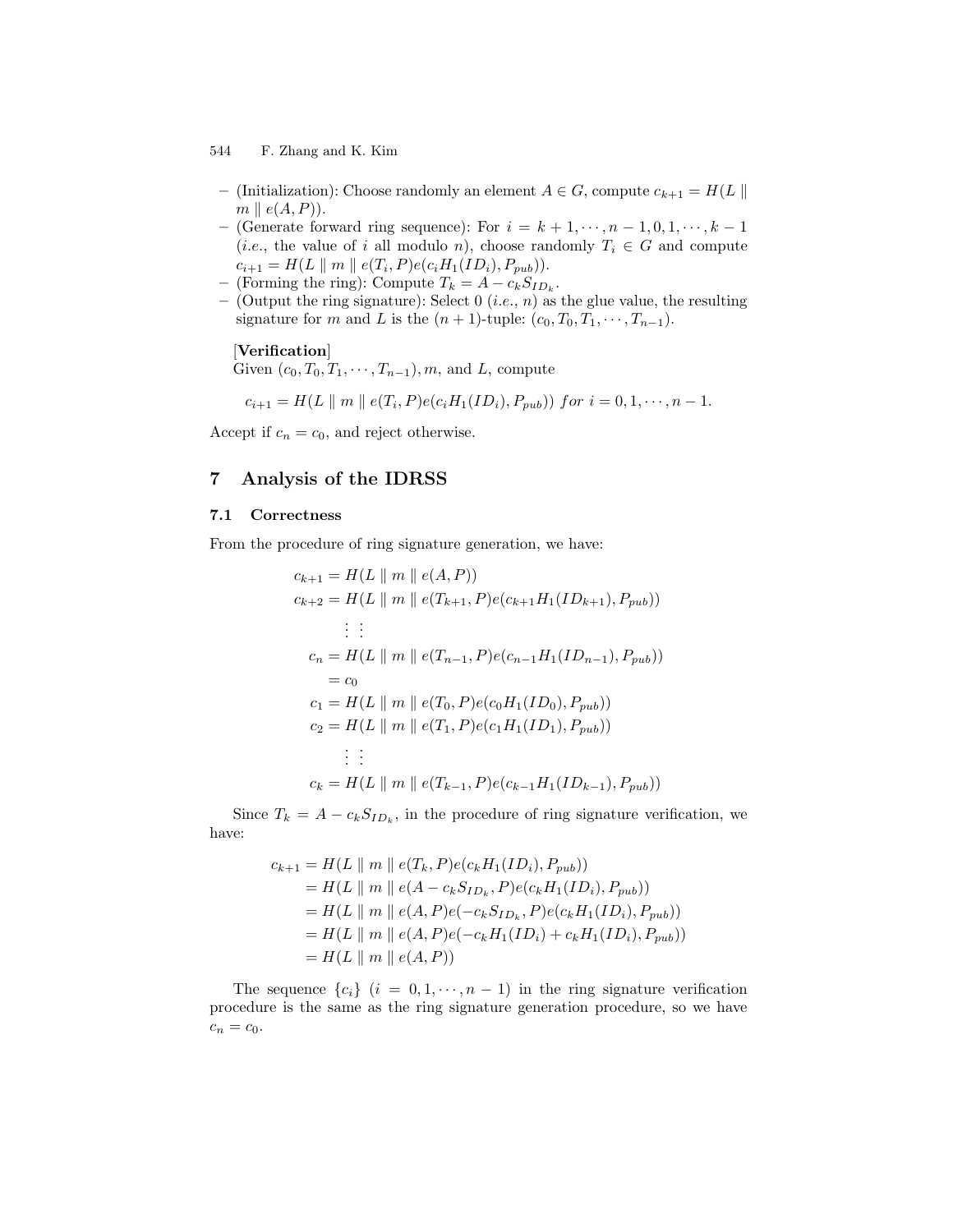#### 7.2 Security

Our ID-based ring scheme holds unconditionally signer-ambiguity, because all  $T_i$ but  $T_k$  are taken randomly from G. In fact, at the starting point, the  $T_k$  is also distributed uniformly over  $G$ , since  $A$  is randomly chosen from  $G$ . Therefore, for fixed L and  $m, (T_0, T_1, \dots, T_{n-1})$  has  $|G|^n$  solutions, all of which can be chosen by the signature generation procedure with equal probability, regardless of the signer.

When  $n = 1$ , our ID-based ring signature reduces to the ID-based signature scheme proposed by F. Hess [11] (Let  $P_1 = P_{pub}$  in Hess scheme). Hess's ID-based signature scheme is non-forgeability under the assumption of the intractability of the CDHP and all hash functions are random oracles.

For  $n > 1$ , we fix a set of identities, denoted by L. Suppose that A's identity  $ID_A$  is not listed in L, but he wants to forge a valid ring signature. A can either forge a valid signature of a user whose identity  $ID_k$  is listed in  $L$  (this is the same as the case of  $n = 1$ , or executes the following experiment:

- S1 A queries Extract  $q_E$  ( $q_E > 0$ ) times with (PARAMS,  $ID_i \notin L$ ) for  $i =$  $1, \dots, q_E$ . Extract returns to A the  $q_E$  corresponding secret key  $S_{ID_i}$ .
- S2 Choose randomly an integer  $c_0 \in Z_q$ .
- S3 Do the same as "generate forward ring sequence" of  $\lceil$ Signing  $\lceil$  for  $i =$  $0, 1, \dots, n-2$ , where  $n = |L|$ .
- S4 Assign  $c_0$  to  $H(L \parallel m \parallel e(T_{n-1}, P)e(c_{n-1}H_1(ID_{n-1}), P_{pub})).$
- S5 Output the ring signature:  $(c_0, T_0, T_1, \dots, T_{n-1})$ .

If A finishes above S1 and get a  $(ID'_i, S_{ID'_i})$ , such that  $H_1(ID'_i) = H_1(ID_j)$ ,  $ID_j \in L$ , then he can forge a valid ring signature. But since  $H_1$  is random oracle, Extract generates random numbers with uniform distributions. This means that  $A$  learns nothing from query results. Since  $H$  is acted as a random oracle too and all  $T_i$  are taken randomly from G, the probability of  $c_0 = H(L \parallel$ m  $\parallel e(T_{n-1}, P)e(c_{n-1}H_1(ID_{n-1}), P_{pub}))$  is 1/q. So we say that the proposed ID-based ring signature scheme is non-forgeable.

#### 7.3 Efficiency

Our ring signature scheme can be performed with supersingular elliptic curves or hyperelliptic curves. The essential operation in our ID-based signature schemes is to compute a bilinear pairing. Due to [3] and [10], the computation of a bilinear pairing becomes efficient. Furthermore, the length of signature can be reduced by a factor of 2 using compression technique.

Since our scheme is based on identity rather than an arbitrary number, a public key consists of some aspects of a user's information which may uniquely identify himself, such as email address. In some applications, the lengths of public keys and signatures can be reduced. For instance, in an electronic voting or an electronic auction system, the registration manager (RM) can play the role of TA in an ID-based cryptosystem. In the registration phase, RM gives a bidder or a voter his registration number as his public key  $=\{$  (The name of the e-voting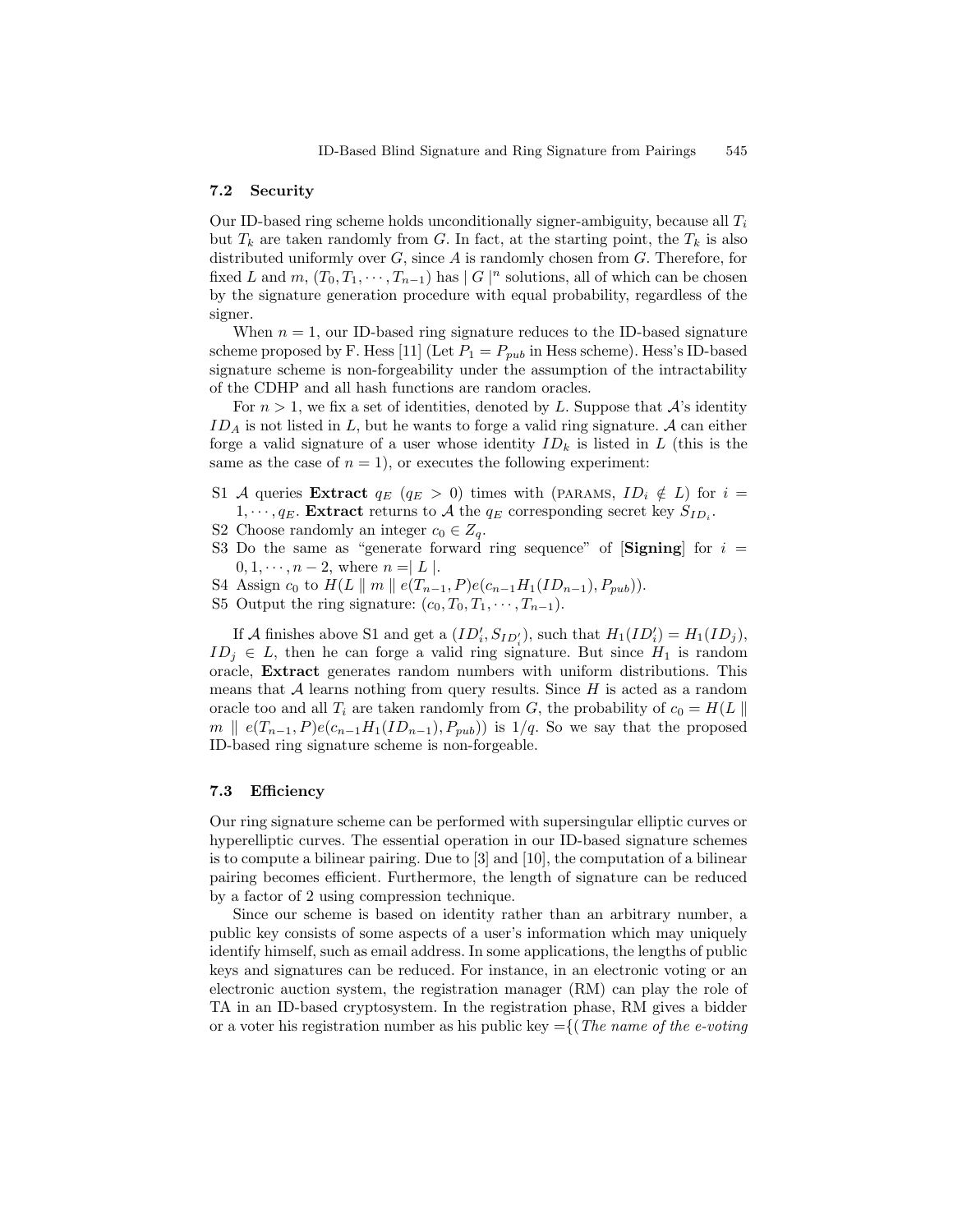or e-auction system  $||RM||Data||Number), n$ . Here n is the number of all bidders or voters.

# 8 Summary and Open Problems

The ID-based public key setting can be an alternative for certificate-based public key setting, when efficient key management and moderate security are required in particular. In this paper, we proposed an ID-based blind signature scheme and ID-based ring signature scheme using the bilinear pairing. We also analyzed their security and efficiency. Our ID-based blind signature scheme and ID-based ring signature scheme can be easily combined to design electronic voting scheme or electronic cash scheme.

The security of our ID-based blind signature scheme against the generic parallel attack to depends on the difficulty of ROS-problem. At Crypto2002, D. Wagner [28] claimed that he can break ROS-problem with subexponential time. To be resistant against this new attack,  $q$  may need to be at least 1600 bits long. Our ID-based blind signature scheme maybe not so efficient in implementation. To improve our ID-based blind signature scheme against the generic parallel attack remains as an open problem. On the security against the sequential onemore signature forgery of our ID-based blind signature scheme, we expect to find a formal proof under standard assumptions.

# Acknowledgements

The authors are grateful to the anonymous reviewers for their valuable suggestions and comments on this paper.

# References

- 1. M. Abe, M. Ohkubo, and K. Suzuki, 1-out-of-n signatures from a variety of keys, To appear in Advances in Cryptology-Asiacrypt 2002, 2002.
- 2. M. Abe and T. Okamoto, Provably secure partially blind signatures, Advances in Cryptology-Crypto 2000, LNCS 1880, pp.271-286, Springer-Verlag, 2000.
- 3. P.S.L.M. Barreto, H.Y. Kim, B.Lynn, and M.Scott, Efficient algorithms for pairingbased cryptosystems, Advances in Cryptology-Crypto 2002, LNCS 2442, pp.354- 368, Springer-Verlag, 2002.
- 4. D. Boneh and M. Franklin, Identity-based encryption from the Weil pairing, Advances in Cryptology-Crypto 2001, LNCS 2139, pp.213-229, Springer-Verlag, 2001.
- 5. D. Boneh, B. Lynn, and H. Shacham, Short signatures from the Weil pairing, Advances in Cryptology-Asiacrypt 2001, LNCS 2248, pp.514-532, Springer-Verlag, 2001.
- 6. J.C. Cha and J.H. Cheon, An identity-based signature from gap Diffie-Hellman groups, Cryptology ePrint Archive, Report 2002/018, available at http://eprint.iacr.org/2002/018/.
- 7. D. Chaum, Blind signatures for untraceable payments, Advances in Cryptology-Crypto 82, Plenum, NY, pp.199-203, 1983.